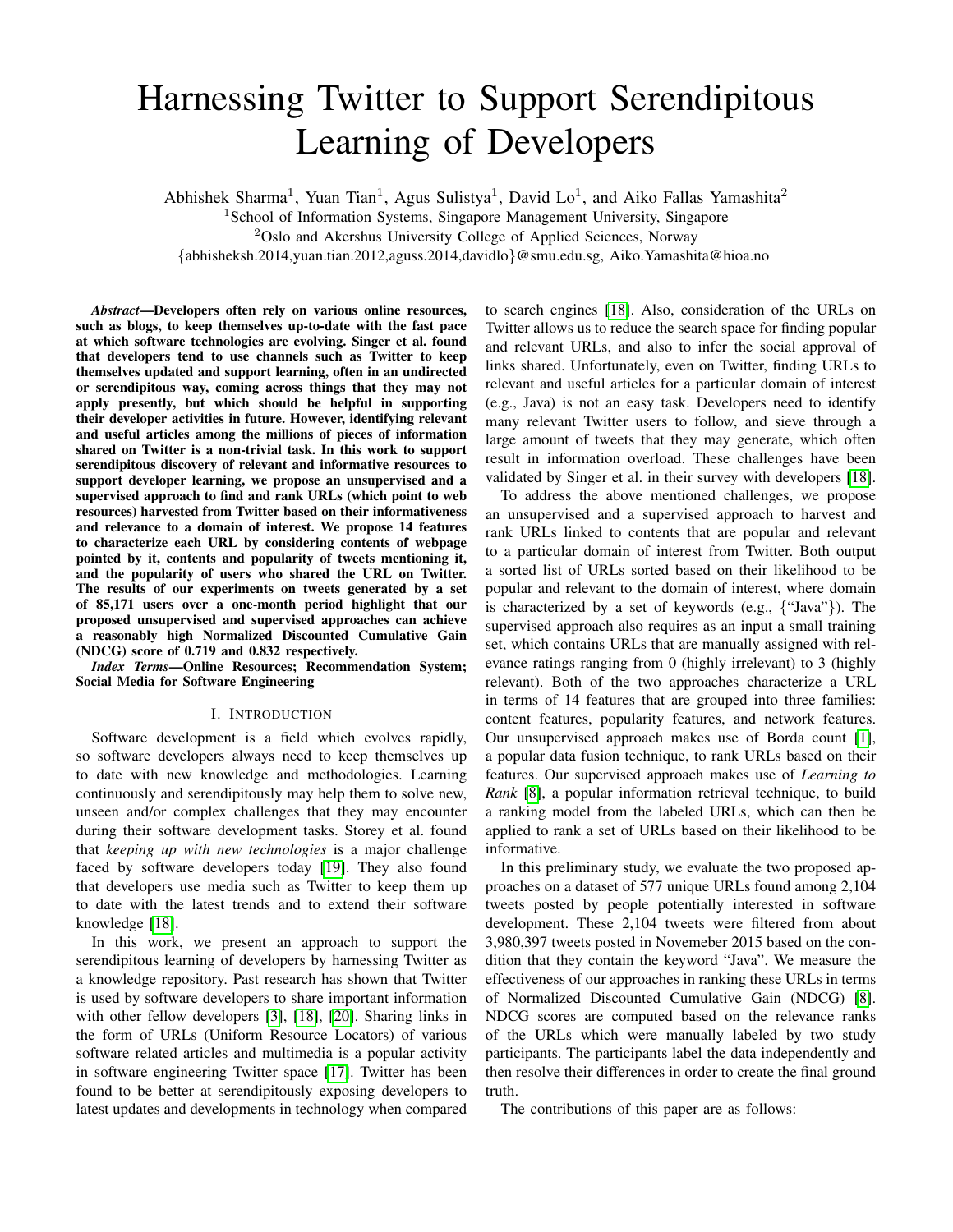- 1) We propose an unsupervised and supervised approach to support developer serendipitious learning using Twitter by ranking URLs to online resources. To the best of our knowledge, no prior study has helped developers in this task. Our approaches sieve through a large number of tweets to automatically extract and rank URLs relevant to a particular domain of interest. Our preliminary evaluation shows that they can achieve reasonably high Normalized Discounted Cumulative Gain (NDCG) scores on a dataset of 577 URLs related to the keyword 'Java'.
- 2) We propose 14 features from three categories, i.e., content features, popularity features, and network features, to comprehensively characterize a URL given a set of keywords describing a domain of interest.

The structure of the remainder of this paper is as follows. In Section [II,](#page-1-0) we describe our proposed approach that extracts and ranks informative URLs from Twitter. In Section [III,](#page-2-0) we present our experiment settings and results. Related work is presented in Section [IV.](#page-3-0) We finally conclude and mention future work in Section [V.](#page-4-7)

## II. APPROACH

<span id="page-1-0"></span>Our approach has four steps, i.e., Data Acquisition, Feature Extraction, Unsupervised Recommendation and Supervised Recommendation, as shown in Figure [1.](#page-1-1)

<span id="page-1-1"></span>

Fig. 1: Approach Overview

Data Acquisition. We first identify some users on Twitter who are potentially interested in software development. We start with a set of well known software developers who are also present on Twitter. We then process the profile of these seed users to find all the other users who follow or are followed by at least  $n$  of these seed users. The approach has been used in several previous works [\[16\]](#page-4-8), [\[17\]](#page-4-4), [\[21\]](#page-4-9). We then download and process the tweets of these identified Twitter users on a period of time, filtering tweets using keywords that characterize a domain of interest. Next, we extract URLs shared in these tweets. These URLs are typically shortened by Twitter itself or by users using a URL shortening service, e.g., [https://goo.gl/.](https://goo.gl/) If a URL has been shortened by Twitter, it maintains a reference of the expanded URL in the tweet's meta data. In case the Twitter user had used an external service to shorten the URL, we use a browser to expand the short URLs to their expanded forms. Then we remove the duplicates among expanded URLs. We also remove URLs which correspond to broken links and error pages. In the end, we have a set of valid URLs along with the other associated information such as tweet content and user data.

Feature Extraction. We extract features which help us to find useful URLs w.r.t. a particular domain of interest represented by a set of keywords. We have categorized the features into three broad categories: *Content Features*, *Popularity Features*, and *Network Features*. These are explained below.

*Content Features.* These features are based on the similarity between the input keywords, which characterize the domain of interest, and various textual contents that are linked to a URL.

- CosSimT: This feature corresponds to the cosine similarity between the keywords related to our domain of interest and the combined text of all the tweets which mention a particular URL.
- CosSimW: Through this feature, we measure the cosine similarity score between the keywords and the text contents on the webpage which a URL link resolves to.
- CosSimP: This feature measures the cosine similarity between the input keywords and the combined text from all the profile data of users who posted a particular URL.

*Popularity Features.* These features measure the popularity of a URL Link.

- NumOfT: This feature counts the number of tweets or retweets generated by a community of software enthusiasts on Twitter (i.e., users tracked in the data acquisition step) which contain a particular URL.
- NumOfU: This feature counts the number of unique users in a community of software enthusiasts who have shared a particular URL in their tweets. This feature differs from *NumOfT* feature as a user may post the same URL link in multiple tweets. For calculation of *NumOfU* we only consider a user once.
- NumOfRT: This feature counts the sum of the retweet counts of all the original tweets that contain the URL link.
- NumOfF: This feature counts the sum of the favourite counts of all the tweets and retweets that contain the URL link.

*Network Features.* We take the network of all Twitter users in our dataset who have posted at least a tweet containing the domain related URL and then infer the network importance of each user present, considering each user as a network node. To measure the importance of user, we use popular centrality metrics proposed in web and social network mining communities [\[4\]](#page-4-10), [\[5\]](#page-4-11), [\[9\]](#page-4-12), [\[24\]](#page-4-13). We compute the features by using Jung [\(http://jung.sourceforge.net/\)](http://jung.sourceforge.net/). We provide a brief description below. (For a complete description please refer [\[23\]](#page-4-14)).

- Barycenter Centrality: This feature is computed by taking the reciprocal of the sum of shortest distance of a node to each other node in a network.
- Betweenness Centrality: This feature counts the number of shortest paths from all nodes to all others that pass through a node.
- Closeness Centrality: This feature is computed by taking the reciprocal of the average shortest distance of a node to all the other nodes in a network.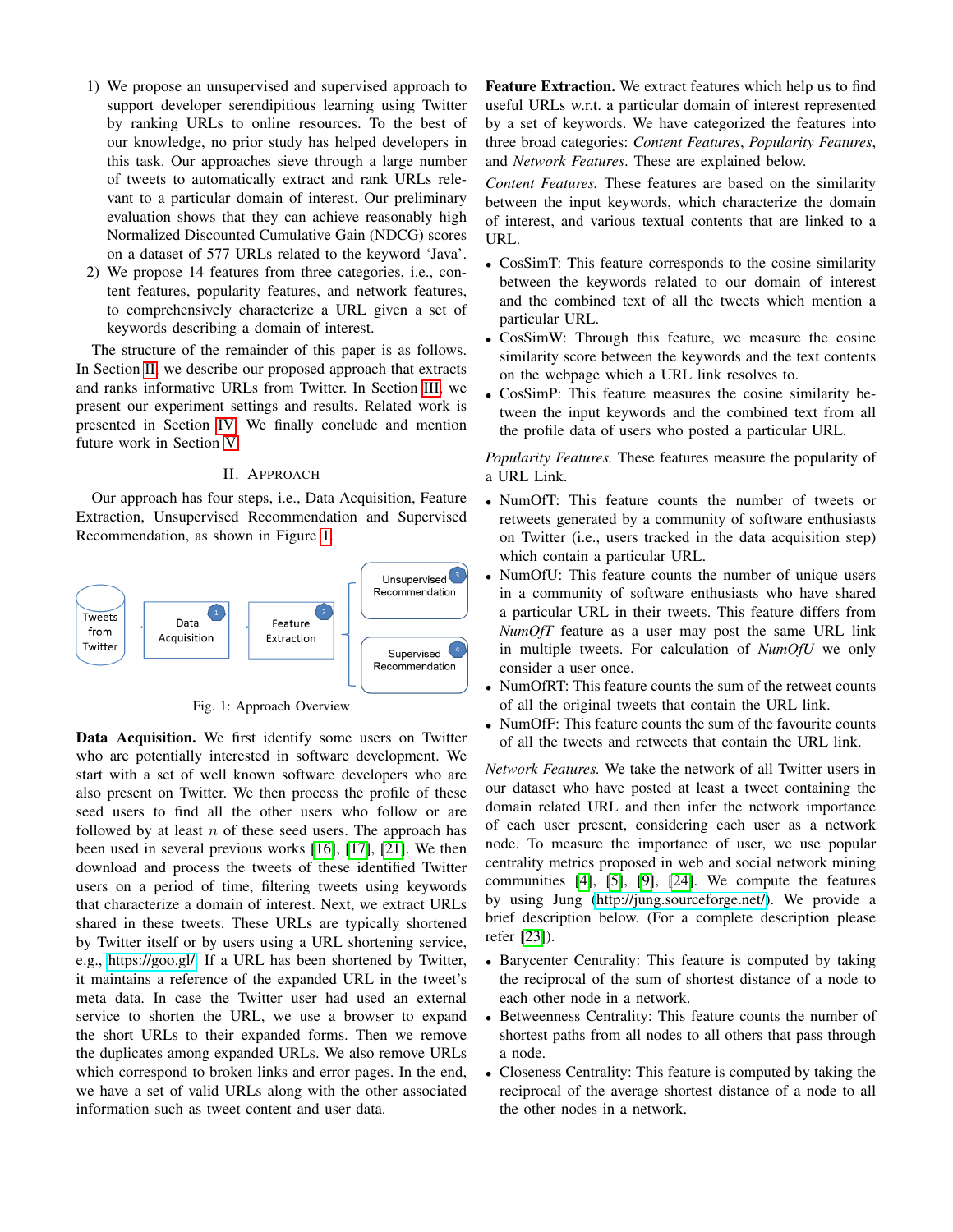• Eigenvector Centrality: This feature measures the importance of a node based on the importance of its neighboring nodes. The values of eigenvector centrality for nodes in the network is computed as follows:

$$
\alpha (I - \beta R)^{-1} R1
$$

In the above equation,  $\alpha$  is a scaling vector for normalizing the score,  $I$  is the identity matrix,  $R$  is the adjacency matrix representing the network,  $\beta$  is the weighting factor for the adjacency matrix, and  $R1$  is a matrix where the contents of all its cells are ones. Since the value of this metric is often very small, in this work we compute the reciprocal of this metric. We use the default values of  $\alpha$  and  $\beta$  in Jung.

• Hubs and Authorities: Hubs and Authorities are two scores to measure node importance in network. They are computed based on the Hyperlink-Induced Topic Search (HITS) algorithm proposed by Kleinberg [\[7\]](#page-4-15). These two scores of a Twitter user u are computed as follows:

$$
Hub(u) = \sum_{i=1}^{n} Author(u),
$$
  

$$
Auth(u) = \sum_{i=1}^{n} Hub(u)
$$

In the equation,  $n$  is the total number of users in a network,  $Hub(u)$  computes the hub score for node u, and  $Auth(u)$ computes the authority score for node u.

• PageRank: PageRank (PR) is a node importance measurement proposed by Brin and Page [\[9\]](#page-4-12). The PR algorithm computes a probability to represent the likelihood of a particular node being visited while randomly traversing edges.

Unsupervised Recommendation. Based on the 14 feature scores, we use Borda Count [\[1\]](#page-4-5) to arrive at a combined score for a URL and then rank the URLs based on this combined score.

Borda Count works by first assigning a *rank* for each feature score to a URL. For each feature score, we create a list of all URLs that we have harvested in the data acquisition step, and sort them in descending order of their feature scores. The *rank* of a URL for a feature is then defined as the position of the URL in the sorted list. Next, for each feature score, after we have the rank of a URL, we can compute its *ranking point*. It is calculated by subtracting the *rank* of the URL from the total number of URLs. After we have the *ranks* and *ranking points* for all URLs and features, we can compute the URL's combined score. Let  $u_i$  denotes the  $i^{\text{th}}$  URL and  $rp_j(u_i)$  denotes the ranking point assigned to  $u_i$  for the j<sup>th</sup> feature. Also, let  $N_f$  denotes the number of feature scores per URL and  $N_u$  denotes the total number of URLs in our data set. The combined score of a URL  $u_i$  can be calculated as follows:

$$
BordaScore(u_i) = \frac{\sum_{j=1}^{N_u} (rp_j(u_i))}{N_f \times N_u}
$$

In the above equation, the combined score is the summation of all the *ranking points* divided by the product of  $N_f$  and  $N_u$ . After obtaining the combined score, we rank the URLs in the descending order of their combined scores. The URL having the highest combined feature score is considered the most relevant, and the URL having the lowest score is considered as the most irrelevant.

Supervised Recommendation. We use *Learning to Rank* [\[8\]](#page-4-6) approach to train a supervised model which is then used to assign ranks to URLs. In the learning phase of our supervised approach, we consider a set of URLs as training data and based on the feature scores of these URLs and their corresponding manually assigned labels, we learn a ranking function  $f(u)$ . This function  $f(u)$  can be considered as the weighted sum of all the features of a URL  $u$ , and during the learning phase it tries to learn these weights or parameters of the features through optimization. This ranking function when applied to unseen test URLs (also represented as their corresponding feature vectors) assigns scores to the URLs. Based on the scores provided by  $f(u)$ , all the test URLs can be ranked in the descending order. This sorted list is considered as the recommended result. In this work, we make use of a popular off-the-shelf implementation of a learning to rank algorithm,  $SVM^{rank}$ , which is made available from [https:](https://www.cs.cornell.edu/people/tj/svm_light/svm_rank.html) [//www.cs.cornell.edu/people/tj/svm](https://www.cs.cornell.edu/people/tj/svm_light/svm_rank.html)\_light/svm\_rank.html.

## III. PRELIMINARY EXPERIMENTS AND RESULTS

<span id="page-2-0"></span>In this section, we first present the process of creating ground truth set. Next, we describe our experiment setting and evaluation metric. Finally, we present our research questions and the results of our experiments which answer the questions.

## *A. Dataset*

In the data acquisition step, as the seed set of Twitter users, we use a list of top 100 popular developers on Twitter given in: [http://noop.nl/2009/02/](http://noop.nl/2009/02/twitter-top-100-for-software-developers.html) [twitter-top-100-for-software-developers.html.](http://noop.nl/2009/02/twitter-top-100-for-software-developers.html) We set  $n$  as 5 (i.e., we find all other users who follow or are followed by at least 5 of these seed users). Moreover, we collect tweets made on November 2015, and filter tweets using keyword "*Java*". We are able to extract 2,104 of such tweets and 577 unique and valid URLs along with their associated information. More URLs could be gathered if we expand our Twitter user base and the period of time the tweets were made. We leave the gathering of an extended dataset for a more comprehensive evaluation as future work.

Next, we manually assign relevance score labels on a scale of 0 to 3 for each of the selected 577 unique URLs we extracted. The data is labeled by 2 persons, both having more than 4 years of professional programming experience in Java. The labellers are provided with the 577 URLs and asked to browse the websites pointed to by the URLs and then have to assign a score to the URL, with a score of 3 being assigned if the content linked with the URL is highly relevant and shareable, 2 being assigned if the content is relevant but not worth sharing, 1 being assigned if URL content was marginally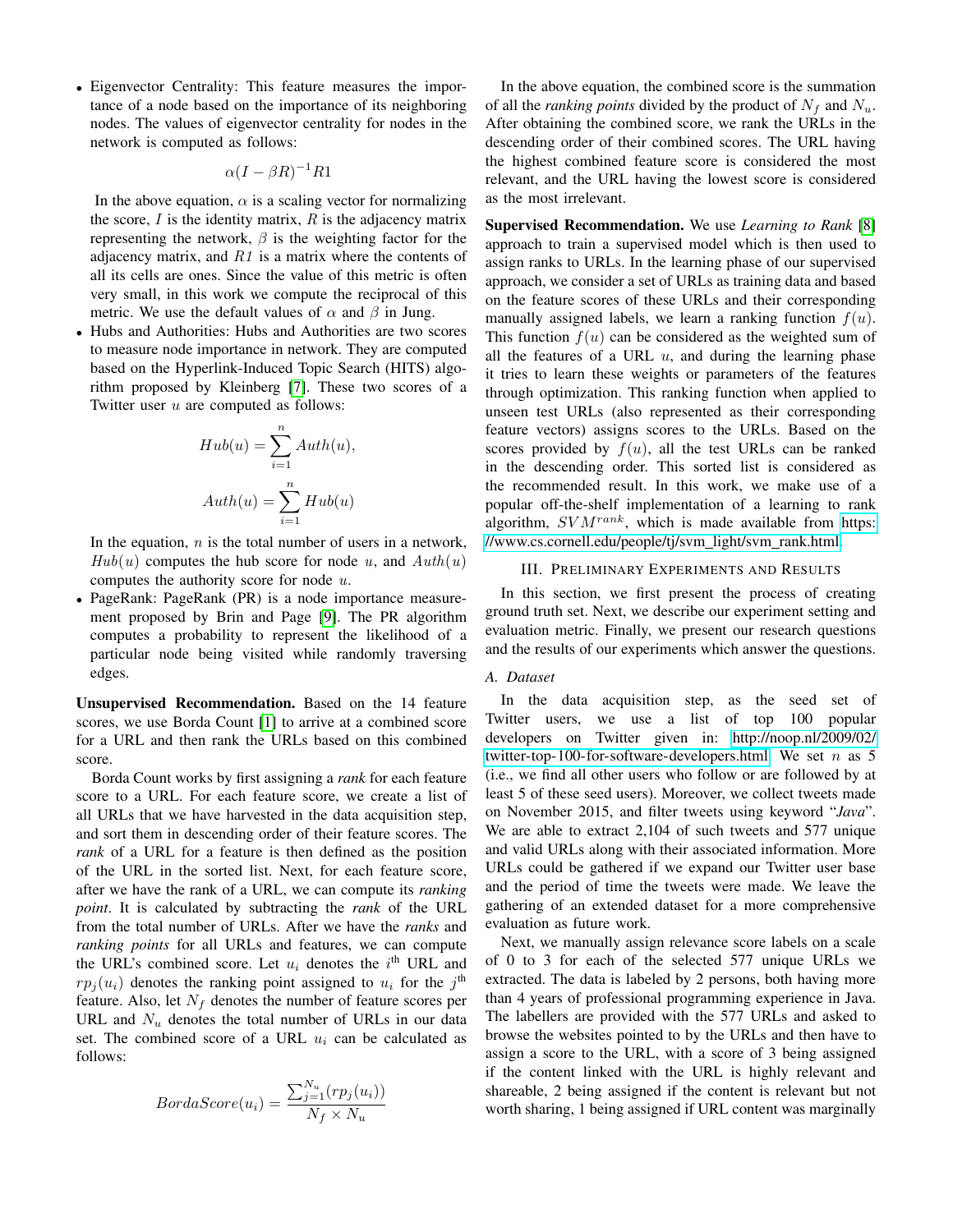relevant and not shareable, and 0 being assigned if the content is highly irrelevant. For the URLs where the two labellers have a disagreement, they have to sit down together to discuss and agree to a final label. Table [I](#page-3-1) shows the distribution of the labels for the 577 URLs.

<span id="page-3-1"></span>

| <b>Label Assigned</b> |  |      |  |
|-----------------------|--|------|--|
|                       |  | ' 84 |  |

# TABLE I: DISTRIBUTION OF SCORES FOR THE 577 URLS

## *B. Experiment Setting and Evaluation Metrics*

By default, we perform 10-fold cross validation to investigate the effectiveness of our approach. As an evaluation metric, we make use of Normalized Discounted Cumulative Gain (NDCG). NDCG measures the performance of a recommendation system by evaluating its capability to recommend more relevant URLs as the top results and less relevant ones as the bottom results. NDCG gives a score between 0 and 1 to the recommender system it evaluates. The closer the NDCG score of a system is to 1, the more effective it is at recommending informative URLs. We use the following formula to calculate NDCG:

$$
NDCG = \frac{DCG - WDCG}{IDCG - WDCG}
$$

In the above formula, DCG is a Discounted Cumulative Gain score [\[8\]](#page-4-6) of the URL relevance, IDCG is the ideal DCG score (i.e., informative URLs are listed before less informative ones), and WDCG is the worst DCG score (i.e., all less informative URLs are listed before more informative ones). The following equation is used to compute DCG, where  $rel_i$  is the rating assessment for the URL at position  $i$  in the ranking:

$$
DCG = rel_1 + \sum_{i=2}^{n} \frac{rel_i}{log(i)}
$$

The main concept of DCG is that relevant documents (in our case, relevant URLs) appearing lower in a search result list corresponds to a poorer result.

## *C. Research Questions*

# RQ1: How effective are our unsupervised and supervised approaches in recommending informative URLs?

In this research question, we investigate the effectiveness of our two approaches based on the NDCG metric. Table [II](#page-3-2) shows the NDCG scores of our approaches. The NDCG score for the unsupervised approach is 0.719 while that for the supervised approach is 0.832. The supervised approach can outperform the unsupervised one by 15.71%. Table [III](#page-3-3) shows some examples of URLs that are recommended by our approach.

<span id="page-3-2"></span>TABLE II: NDCG SCORES OF OUR PROPOSED APPROACHES

| Approach     | <b>NDCG</b> Score |
|--------------|-------------------|
| Unsupervised | 0.719             |
| Supervised   | 0.832             |

<span id="page-3-3"></span>

| URL                                                            |
|----------------------------------------------------------------|
| www.infog.com/articles/Java-The-Missing-Features               |
| http://github.com/zeroturnaround/java-fundamentals             |
| www.adam-bien.com/roller/abien/entry/java_8_infinite_stream_of |

## RQ2: How sensitive is our supervised approach on the amount of training data?

In this research question, we investigate the impact of reducing the amount of training data on the effectiveness of our supervised approach by performing  $k$ -fold cross validation and varying the value of  $k$  from 2 to 10. From Table [IV,](#page-3-4) we can see that the performance of our supervised approach remains stable across various values of  $k$ , and is not overly sensitive.

<span id="page-3-4"></span>TABLE IV: NDCG SCORES FOR DIFFERENT K

| k  | <b>NDCG</b> | k | <b>NDCG</b> | k | <b>NDCG</b> |
|----|-------------|---|-------------|---|-------------|
| 10 | 0.832       |   | 0.845       |   | 0.837       |
| Q  | 0.825       | n | 0.834       |   | 0.847       |
| 8  | 0.833       |   | 0.842       |   | 0.843       |

## *D. Threats to Validity*

Threats to *internal validity* refer to experimenter biases. We have tried to mitigate this threat by asking two persons to independently rate the relevance of the webpages pointed to by the URLs, and later meet to resolve their disagreements. Threats to *external validity* refer to the generalizability of our findings. For this preliminary work, we have considered one domain of interest, namely Java programming language, using the keyword "Java" to characterize this domain. In the future, we plan to reduce this threat further by considering other domains and/or keywords in addition to Java domain. Threats to *construct validity* correspond to the suitability of our evaluation metric. In this work, we make use of Normalized Discounted Cumulative Gain (NDCG) which is a standard information retrieval metric and has also been used in many past software engineering studies, e.g., [\[6\]](#page-4-16), [\[15\]](#page-4-17). Therefore, we believe that threat to construct validity is minimal.

## IV. RELATED WORK

<span id="page-3-0"></span>In this section, we present studies that analyze Twitter data from a software engineering perspective and studies on recommendation systems for software engineering (RSSE). Due to page limitation, the survey here is by no means complete.

Twitter and Software Engineering. Singer et al. did a survey about 271 developers from GitHub and found that Twitter is used by developers to keep them updated with the latest developments in software engineering field [\[18\]](#page-4-1). Other studies have also reported that Twitter is utilized by software developers for coordination of efforts, sharing of knowledge, etc. [\[3\]](#page-4-2), [\[21\]](#page-4-9), [\[22\]](#page-4-18). Tian et al. have done a manual categorization of 300 tweets into 10 groups, which are commercial, news, tools and code, question & answer, events, personal, opinion, tips, job, and miscellaneous [\[20\]](#page-4-3). Several techniques to filter software